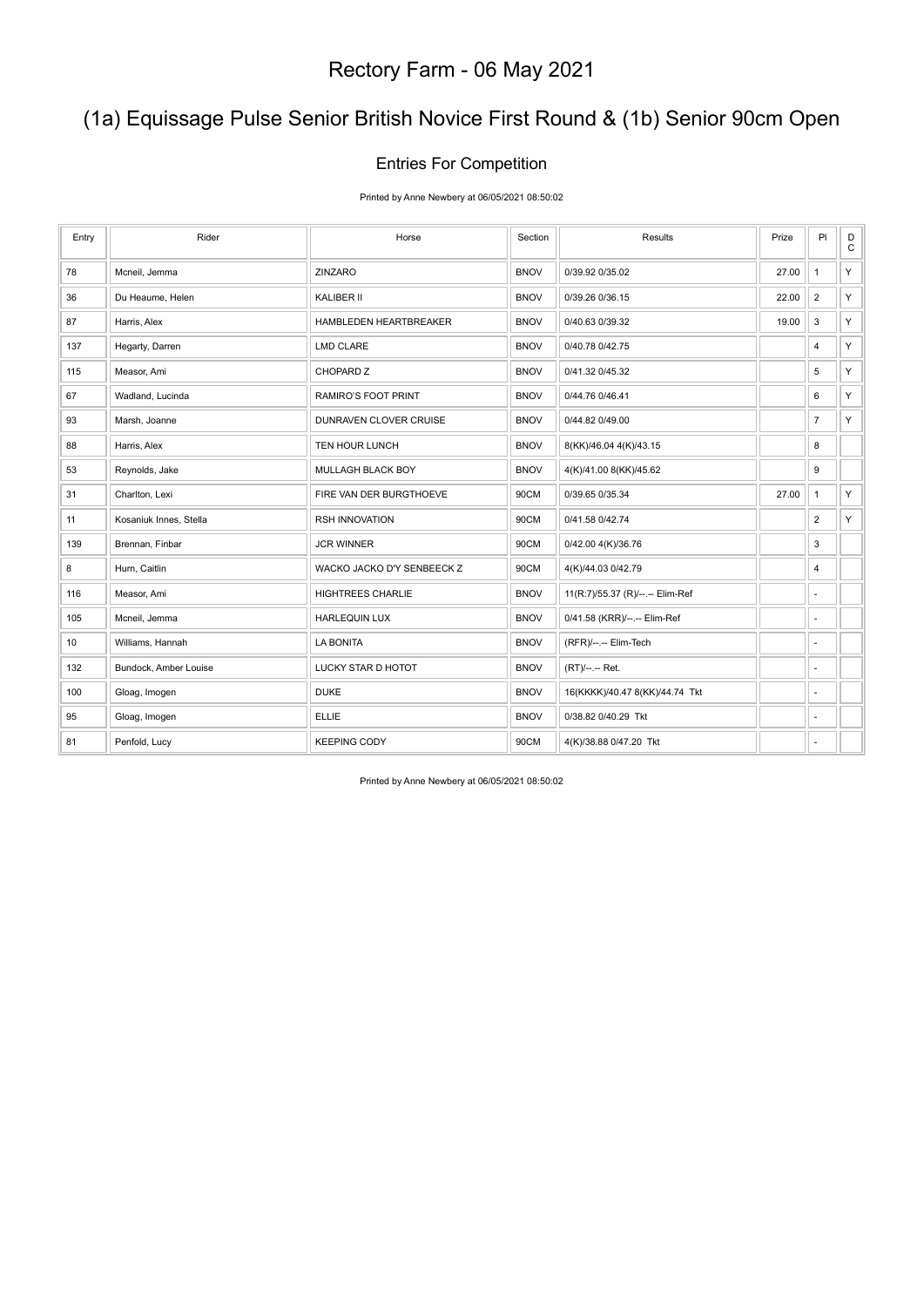# (2a) Nupafeed Supplements Senior Discovery - First Round & (2b) Senior 1.00m Open

### Entries For Competition

Printed by Anne Newbery at 06/05/2021 10:49:54

| Entry          | Rider                    | Horse                      | Section | Results                          | Prize | P <sub>1</sub>            | D<br>$\mathbf C$ |
|----------------|--------------------------|----------------------------|---------|----------------------------------|-------|---------------------------|------------------|
| 87             | Harris, Alex             | HAMBLEDEN HEARTBREAKER     | D       | 0/39.73 0/37.07                  | 32.00 | $\mathbf{1}$              | Υ                |
| 89             | Mantel, Laura            | ORPHEE VAN DE PIKKERIE     | D       | 0/41.63 0/38.72                  | 25.00 | $\overline{2}$            | Υ                |
| 138            | Baker Steljes, Rebecca   | HILLFIELDS TEMPORALE       | D       | 0/41.89 0/38.72                  | 22.00 | $\overline{2}$            | Υ                |
| 38             | Pulleyn, Sophie          | POPPYS SILVER DREAM        | D       | 0/41.59 0/45.56                  | 20.00 | $\overline{4}$            | Υ                |
| 164            | Mason, Rebecca           | <b>INTERSTELLAR</b>        | D       | 1(1)/49.02 0/44.17               | 20.00 | 5                         |                  |
| 106            | Bacon, Luke              | ROCKMOUNT VERONA           | D       | 0/41.05 4(K)/36.34               |       | 6                         |                  |
| 78             | Mcneil, Jemma            | ZINZARO                    | D       | 4(K)/42.11 0/38.66               |       | $\overline{\mathfrak{c}}$ |                  |
| 93             | Marsh, Joanne            | DUNRAVEN CLOVER CRUISE     | D       | 0/39.74 4(K)/40.32               |       | 8                         |                  |
| 36             | Du Heaume, Helen         | KALIBER II                 | D       | 4(K)/41.81 0/43.60               |       | 9                         |                  |
| 125            | Morkan, Paul             | LORD OF MANY               | D       | 0/40.87 4(K)/45.69               |       | 10                        |                  |
| 162            | Hopkinson, Izzy          | <b>COLUMBCILLE HEATHER</b> | D       | 0/40.32 4(K)/46.91               |       | 11                        |                  |
| 137            | Hegarty, Darren          | <b>LMD CLARE</b>           | D       | 0/46.30 4(K)/48.60               |       | 12                        |                  |
| 134            | Bundock, Amber Louise    | <b>BIOFIN</b>              | D       | 0/45.49 4(K)/50.80               |       | 13                        |                  |
| 163            | Mason, Rebecca           | <b>RARITY</b>              | D       | 4(K)/47.09 0/53.85               |       | 14                        |                  |
| 62             | Hunter, Stephanie Jane   | <b>LILLIPUT BOOGIMAN</b>   | D       | 0/43.39 6(R:2)/56.56             |       | 15                        |                  |
| 16             | Harris, Stephanie        | PANAMERA V/D BROUWERSHOEVE | D       | 0/44.09 8(KK)/40.96              |       | 16                        |                  |
| 136            | Backstrom, Samantha      | EMPIRE OF THE SUN          | D       | 8(KK)/39.27 0/44.86              |       | 17                        |                  |
| $\overline{2}$ | Broadhead, Tessa Janet   | OIDENS WIVOLLET VANBEEK    | D       | 13(D:9)/57.53 4(K)/52.22         |       | 18                        |                  |
| 73             | Thornton-allan, Lizzie   | <b>JOGO BONITO</b>         | D       | 4(K)/46.29 21(R:17)/71.42        |       | 19                        |                  |
| 19             | Langley, Sarah Lacey     | <b>EDELMAN</b>             | 1.00M   | 0/40.12 0/33.40                  | 32.00 | $\mathbf{1}$              | Υ                |
| 118            | Measor, Ami              | COOLBOY JOEY               | 1.00M   | 0/37.70 0/34.52                  | 25.00 | $\overline{2}$            | Υ                |
| 80             | Webb, Freya              | <b>IDANIBUR W</b>          | 1.00M   | 0/40.27 0/40.25                  | 22.00 | $\mathbf{3}$              | Υ                |
| 13             | Thomas, Fran             | CHANEL VAN DE HELLE Z      | 1.00M   | 0/39.94 0/42.83                  | 20.00 | $\overline{4}$            | Υ                |
| 11             | Kosaniuk Innes, Stella   | <b>RSH INNOVATION</b>      | 1.00M   | 0/42.23 0/44.29                  |       | 5                         | Υ                |
| 110            | Wilson, Diane            | QUESTIONTIME               | 1.00M   | 0/42.30 0/44.76                  |       | 6                         | Υ                |
| 33             | Blizzard, Victoria       | <b>ECLIPS GIRL</b>         | 1.00M   | 0/41.23 4(K)/38.81               |       | $\overline{\mathfrak{c}}$ |                  |
| 139            | Brennan, Finbar          | <b>JCR WINNER</b>          | 1.00M   | 0/41.07 4(K)/40.87               |       | 8                         |                  |
| 12             | Selinger, Julia          | <b>CLECK</b>               | 1.00M   | 0/43.27 4(K)/44.23               |       | 9                         |                  |
| 8              | Hurn, Caitlin            | WACKO JACKO D'Y SENBEECK Z | 1.00M   | 4(K)/42.67 4(K)/44.95            |       | 10                        |                  |
| 14             | Thomas, Fran             | BANZAI D'LA ROUSSERIE      | 1.00M   | 4(K)/40.12 14(R:10)/64.06        |       | 11                        |                  |
| 117            | Measor, Ami              | KING OF THE WINDS          | 1.00M   | 17(R:13)/61.84 4(K)/44.57        |       | 12                        |                  |
| 131            | Hamilton-davies, Harriet | <b>NOBLE EMRYS</b>         | D       | 4(R)/40.77 (R)/-- .-- Elim-Ref   |       | ä,                        |                  |
| 99             | Armstrong, Georgina      | LEESTONE PLOT CRUISE       | D       | 0/43.70 (RR)/--.-- Elim-Ref      |       | ÷                         |                  |
| 126            | Loffet, Bizzy            | <b>EMERALD EMOE</b>        | D       | (DR)/--.-- Elim-Ref              |       | ä,                        |                  |
| 104            | Pearce, Lois May         | <b>TYSON</b>               | D       | 0/40.31 0/44.87 Tkt              |       |                           |                  |
| 97             | Gloag, Imogen            | <b>BEAR</b>                | D       | 4(K)/39.80 0/43.30 Tkt           |       | ä,                        |                  |
| 133            | Bundock, Amber Louise    | F LUCKYBOY D HOTOT         | 1.00M   | 11(D:7)/55.05 (R)/--.-- Elim-Ref |       | $\blacksquare$            |                  |
| 5              | Jenner, Victoria         | ZAKYNTHOS II               | 1.00M   | (RR)/--.-- Elim-Ref              |       | ä,                        |                  |
| 4              | Jenner, Victoria         | <b>EUROMAGIC</b>           | 1.00M   | 14(KCT:14)/62.02 Ret.            |       | L,                        |                  |
| 95             | Gloag, Imogen            | <b>ELLIE</b>               | 1.00M   | 0/38.09 4(K)/41.27 Tkt           |       |                           |                  |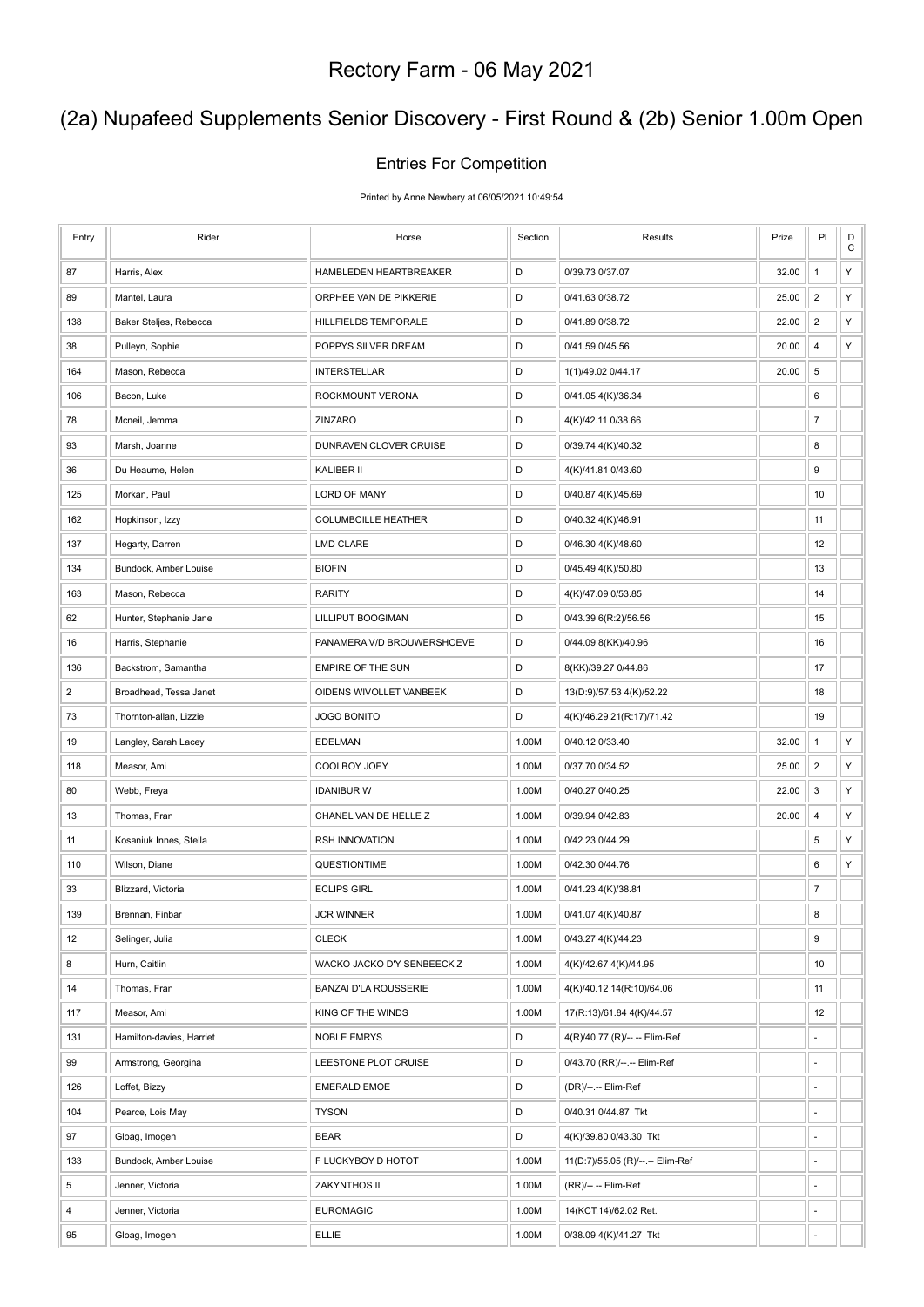| 81  | Penfold, Lucy   | <b>KEEPING CODY</b>        | 1.00M | 12(KKK)/44.55 12(KKK)/49.59 Tkt |  |  |
|-----|-----------------|----------------------------|-------|---------------------------------|--|--|
| 96  | Gloag, Imogen   | <b>BANG</b>                | 1.00M | 12(KKK)/44.21 4(K)/43.88 Tkt    |  |  |
| 123 | Hayward, Olivia | <b>ELEMENT OF SURPRISE</b> | 1.00M | 4(K)/40.02 4(C)/53.82 Tkt       |  |  |
| 121 | Thomas, Laura   | THAT'S THE SCOOP           | 1.00M | 4(K)/46.46 2(2)/56.38 Tkt       |  |  |

Printed by Anne Newbery at 06/05/2021 10:49:54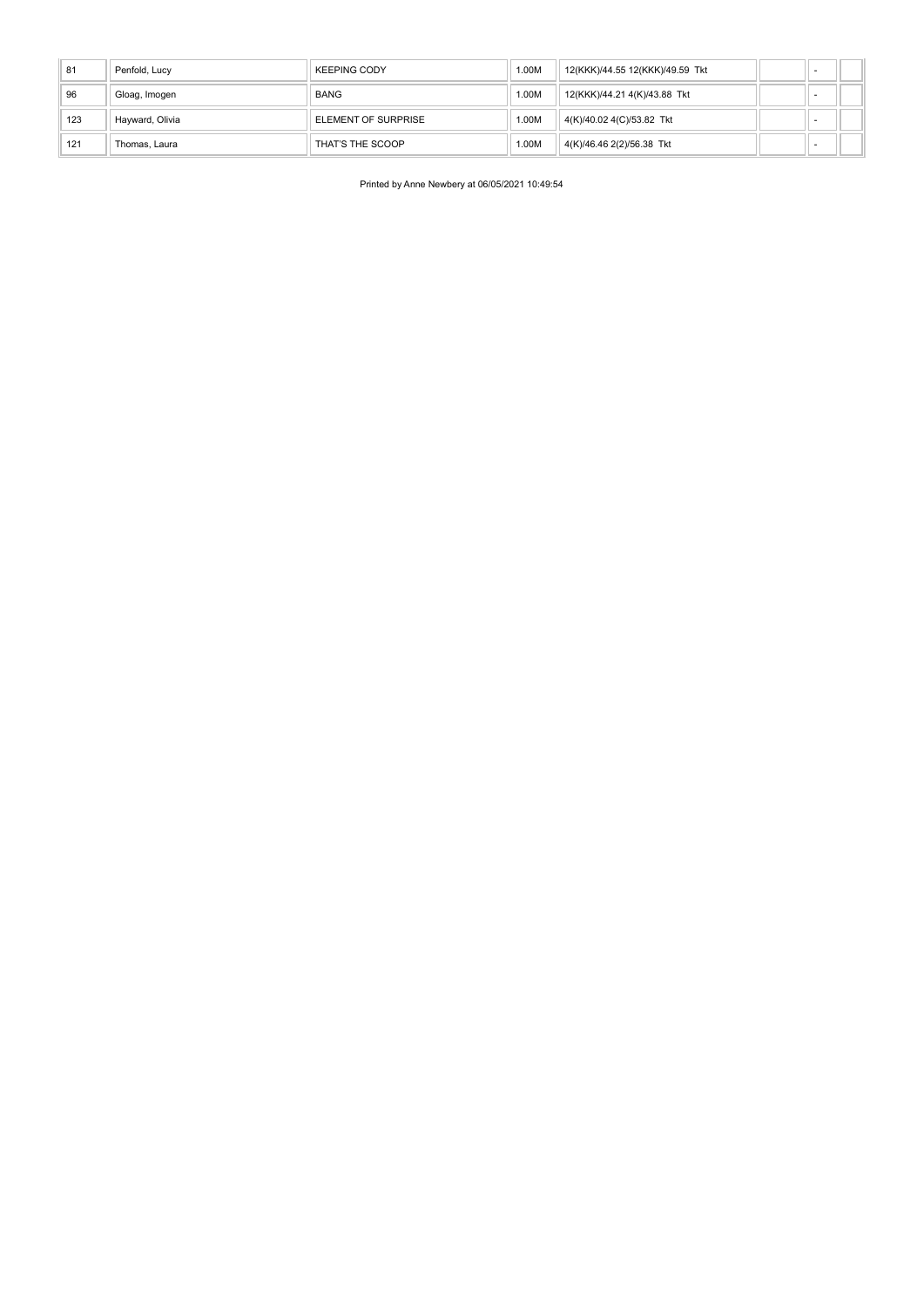# 3 Senior 1.05m Open

### Entries For Competition

Printed by Anne Newbery at 06/05/2021 12:27:11

| Entry          | Rider                  | Horse                        | <b>Results</b>               | Prize | PI               | $_{\rm C}^{\rm D}$ |
|----------------|------------------------|------------------------------|------------------------------|-------|------------------|--------------------|
| 66             | Backstrom, Samantha    | DIABLO Z                     | 0/49.17 0/45.28              | 32.00 | $\mathbf{1}$     | Y                  |
| 80             | Webb, Freya            | <b>IDANIBUR W</b>            | 0/48.56 0/45.48              | 25.00 | $\overline{c}$   | Υ                  |
| 14             | Thomas, Fran           | <b>BANZAI D'LA ROUSSERIE</b> | 0/48.48 0/51.81              | 22.00 | 3                | Υ                  |
| 110            | Wilson, Diane          | QUESTIONTIME                 | 0/51.95 0/52.20              | 20.00 | $\pmb{4}$        | Y                  |
| 127a           | Loffet, James          | <b>EMERALD EMOE</b>          | 0/51.20 0/54.04              | 20.00 | 5                | Υ                  |
| 73             | Thornton-allan, Lizzie | <b>JOGO BONITO</b>           | 0/55.96 0/61.84              |       | 6                | Υ                  |
| 135            | Bundock, Amber Louise  | <b>GAETANO MUSTERD</b>       | 1(1)/56.64 0/46.81           |       | $\boldsymbol{7}$ |                    |
| 3              | Whittle, Patrick       | <b>GALVASTON</b>             | 0/47.78 4(K)/46.24           |       | 8                |                    |
| 5              | Jenner, Victoria       | ZAKYNTHOS II                 | 4(K)/48.94 0/51.91           |       | 9                |                    |
| 85             | Pollock, Josephine     | <b>OSPREY HOOKSTER</b>       | 4(K)/49.36 0/52.78           |       | 10               |                    |
| 45             | Edwards, Sophie        | <b>JOEY VIII</b>             | 4(K)/52.90 0/56.69           |       | 11               |                    |
| $\mathbf{1}$   | Tragett, Elaine        | <b>DRUMIN MILLER</b>         | 4(K)/54.04 0/60.89           |       | 12               |                    |
| 138            | Baker Steljes, Rebecca | HILLFIELDS TEMPORALE         | 0/53.18 4(K)/62.29           |       | 13               |                    |
| 13             | Thomas, Fran           | CHANEL VAN DE HELLE Z        | 4(K)/49.60 4(K)/48.27        |       | 14               |                    |
| 99             | Armstrong, Georgina    | LEESTONE PLOT CRUISE         | 7(K:3)/58.79 4(K)/55.47      |       | 15               |                    |
| 134            | Bundock, Amber Louise  | <b>BIOFIN</b>                | 4(K)/55.05 8(K:4)/68.06      |       | 16               |                    |
| 47             | Stronge, Poppy         | P.S UNREAL                   | 0/54.00 14(RK:6)/70.87       |       | 17               |                    |
| 84             | Bevan, Francesca       | <b>GREYHILL WISPA</b>        | 17(DKK:5)/60.78 4(K)/55.80   |       | 18               |                    |
| 12             | Selinger, Julia        | <b>CLECK</b>                 | 0/49.56 (KRR)/--.-- Elim-Ref |       | ä,               |                    |
| $\overline{2}$ | Broadhead, Tessa Janet | OIDENS WIVOLLET VANBEEK      | (KKDT)/--.-- Ret.            |       | ä,               |                    |
| 121            | Laura Thomas           | THAT'S THE SCOOP             | 4(K)/54.66 0/63.23 Tkt       |       | ÷,               |                    |
| 104            | Pearce, Lois May       | <b>TYSON</b>                 | 0/53.88 0/60.93 Tkt          |       | ÷,               |                    |
| 123            | Hayward, Olivia        | ELEMENT OF SURPRISE          | 0/52.99 4(K)/64.51 Tkt       |       | ÷,               |                    |
| 98             | Gloag, Imogen          | <b>FLASH</b>                 | 0/50.31 0/55.59 Tkt          |       | ä,               |                    |
| 147            | Stokar, Teresa         | <b>DONNA LEON</b>            | 9(KK:1)/57.00 0/63.58 Tkt    |       | ä,               |                    |

Printed by Anne Newbery at 06/05/2021 12:27:11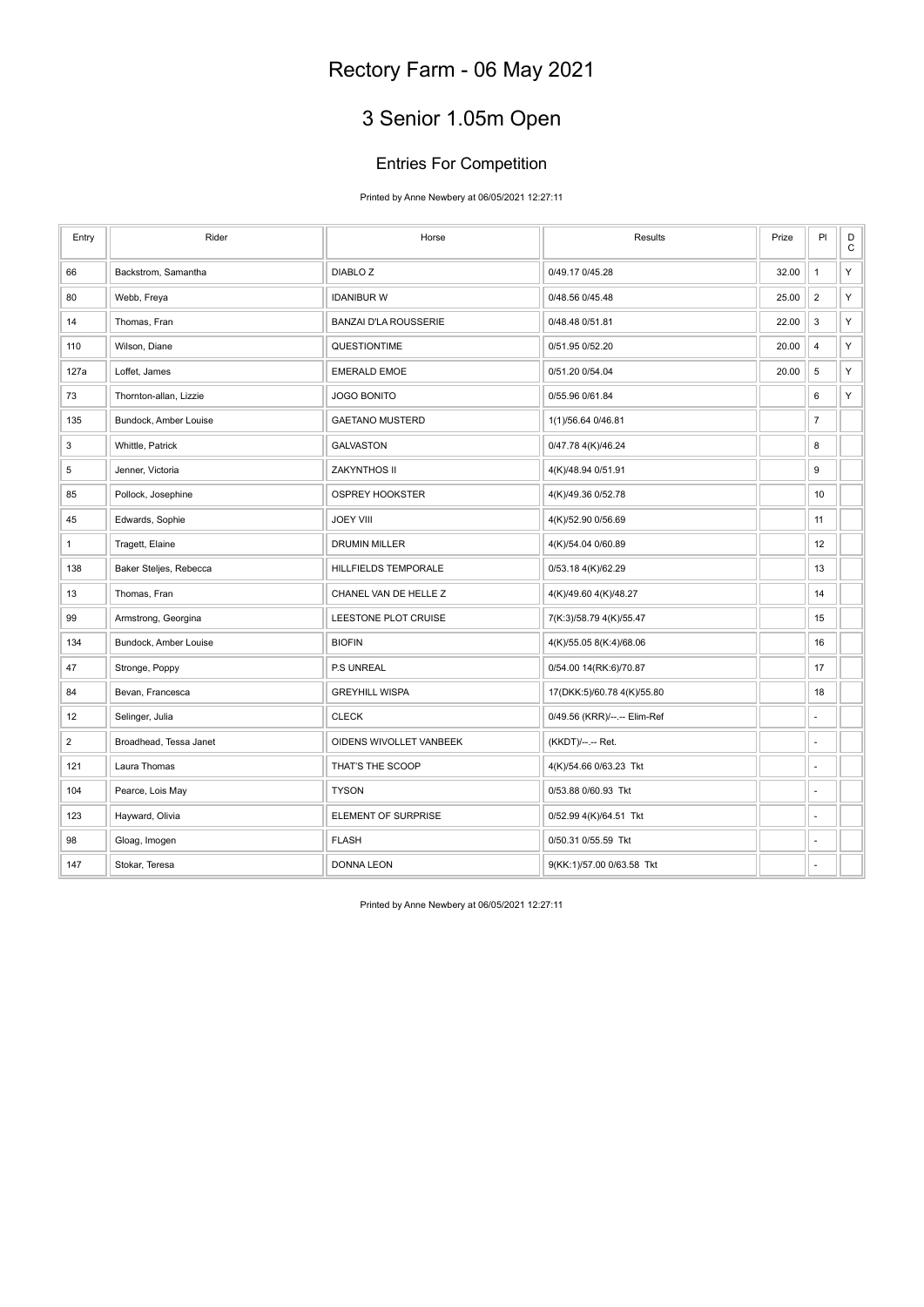### (4a) Lord & Lady Equestrian Senior Newcomers First Round & (4b) Senior 1.10m Open

### Entries For Competition

#### Printed by Anne Newbery at 06/05/2021 14:33:02

| Entry | Rider                    | Horse                      | Section   | Results                          | Prize | PI                      | D<br>${\bf C}$ |
|-------|--------------------------|----------------------------|-----------|----------------------------------|-------|-------------------------|----------------|
| 112   | Fernyhough, Joseph       | CALCOURT DENBIGH           | ${\sf N}$ | 0/52.15 0/41.62                  | 42.00 | $\mathbf{1}$            | Y              |
| 168   | Mantel, Laura            | <b>CROUSEWAN EB Z</b>      | N         | 0/49.75 0/43.07                  | 32.00 | $\overline{2}$          | Y              |
| 60    | Bradstock, Alfie         | <b>FLYING SOLO</b>         | ${\sf N}$ | 0/47.28 0/43.23                  | 22.00 | 3                       | Y              |
| 141   | Rogers, Amelia           | <b>VINKO V</b>             | N         | 0/48.68 0/44.42                  | 22.00 | $\overline{4}$          | Y              |
| 40    | Pulleyn, Ashley          | NERON DE LA TOMBE          | N         | 0/54.82 0/46.05                  | 22.00 | 5                       | Y              |
| 76    | Glentworth, Matthew      | FARLEAZE THE BEEZ KNEEZ    | ${\sf N}$ | 0/50.15 0/46.36                  | 22.00 | 6                       | Y              |
| 63    | Lisi, Luisa              | DELTA DIAMOND GEEZA        | N         | 0/42.00 0/46.98                  | 22.00 | $\overline{7}$          | Y              |
| 145   | Bradstock, Alfie         | <b>MESSARO TW</b>          | N         | 0/50.50 0/47.52                  |       | 8                       | Y              |
| 52    | Lockwood, Ryan           | CALCOURT WESTPOINT         | ${\sf N}$ | 0/52.16 0/49.52                  |       | 9                       | Y              |
| 17    | Harris, Stephanie        | CALCOURT DESIGN            | N         | 0/49.47 0/50.44                  |       | 10                      | Y              |
| 25    | Cornock, Millicent       | CALCOURT ADJE T            | ${\sf N}$ | 0/48.39 0/54.05                  |       | 11                      | Y              |
| 46    | Stronge, Poppy           | P.S I LOVE YOU             | ${\sf N}$ | 0/53.68 0/55.78                  |       | 12                      | Y              |
| 125   | Morkan, Paul             | LORD OF MANY               | ${\sf N}$ | 0/51.22 0/56.60                  |       | 13                      | Y              |
| 27    | Seal, Emily Lotte        | <b>KARMALETTA</b>          | N         | 0/52.71 0/56.67                  |       | 14                      | Y              |
| 22    | Cornock, Millicent       | KALAMITY                   | N         | 0/50.34 0/58.99                  |       | 15                      | Y              |
| 165   | Mason, Rebecca           | <b>FEINS CORNET</b>        | ${\sf N}$ | 0/54.19 0/59.47                  |       | 16                      | Y              |
| 163   | Mason, Rebecca           | <b>RARITY</b>              | ${\sf N}$ | 0/54.17 0/61.76                  |       | 17                      | Y              |
| 164   | Mason, Rebecca           | <b>INTERSTELLAR</b>        | N         | 0/56.87 0/63.20                  |       | 18                      | Y              |
| 135   | Bundock, Amber Louise    | <b>GAETANO MUSTERD</b>     | N         | 0/52.46 4(K)/45.62               |       | 19                      |                |
| 106   | Bacon, Luke              | ROCKMOUNT VERONA           | ${\sf N}$ | 0/50.75 4(K)/49.21               |       | 20                      |                |
| 51    | Register, Lynsey         | CAPPULCORRAGH GEORGIO      | N         | 4(K)/46.63 0/53.83               |       | 21                      |                |
| 89    | Mantel, Laura            | ORPHEE VAN DE PIKKERIE     | N         | 4(K)/51.06 0/57.84               |       | 22                      |                |
| 16    | Harris, Stephanie        | PANAMERA V/D BROUWERSHOEVE | N         | 4(K)/51.14 0/58.47               |       | 23                      |                |
| 159   | Doyle, Keith             | <b>GOLDEN GLOVE</b>        | ${\sf N}$ | 4(K)/54.01 0/58.95               |       | 24                      |                |
| 47    | Stronge, Poppy           | P.S UNREAL                 | N         | 0/53.32 4(K)/59.21               |       | 25                      |                |
| 108   | Bradstock, Lily          | TOUT CHOCOLAT              | ${\sf N}$ | 4(K)/56.37 0/59.71               |       | 26                      |                |
| 167   | Mantel, Laura            | <b>B GLORY</b>             | N         | 4(K)/52.83 0/61.27               |       | 27                      |                |
| 101   | Warner, Amelia Madelaine | <b>CALCOURT DENVER</b>     | Ν         | 4(K)/54.93 1(1)/65.40            |       | 28                      |                |
| 48    | Stronge, Poppy           | P.S TOMMY                  | ${\sf N}$ | 4(K)/54.01 2(2)/66.75            |       | 29                      |                |
| 111   | Fernyhough, Joseph       | CARLO IV                   | ${\sf N}$ | 8(KK)/54.75 0/59.55              |       | 30                      |                |
| 166   | Mason, Rebecca           | <b>JUST JEFFERY</b>        | ${\sf N}$ | 4(K)/53.99 8(KK)/62.96           |       | 31                      |                |
| 45    | Edwards, Sophie          | <b>JOEY VIII</b>           | N         | 8(KK)/50.03 12(KK:4)/68.68       |       | 32                      |                |
| 34    | Morris, Eve              | GASSARA                    | 1.10M     | 0/54.57 0/62.02                  | 42.00 | $\mathbf{1}$            | Y              |
| 39    | Pulleyn, Sophie          | IDA                        | 1.10M     | 3(3)/61.60 0/62.90               | 32.00 | $\overline{2}$          |                |
| 85    | Pollock, Josephine       | OSPREY HOOKSTER            | 1.10M     | 0/48.27 4(K)/50.33               |       | 3                       |                |
| 107   | Crane, Sally Jane        | <b>CORTYNAN GIRL</b>       | 1.10M     | 8(KK)/53.41 4(K)/59.99           |       | $\overline{\mathbf{4}}$ |                |
| 113   | Fernyhough, Joseph       | <b>DEXTER XIV</b>          | 1.10M     | 29(R:25)/83.40 0/60.95           |       | 5                       |                |
| 94    | Sheppard, Olivia         | <b>TARA</b>                | Ν         | (RFR)/--.-- Elim-Tech            |       |                         |                |
| 94    | Sheppard, Olivia         | <b>TARA</b>                | N         | 0/49.06 (RFR)/--.-- Elim-Tech HC |       |                         |                |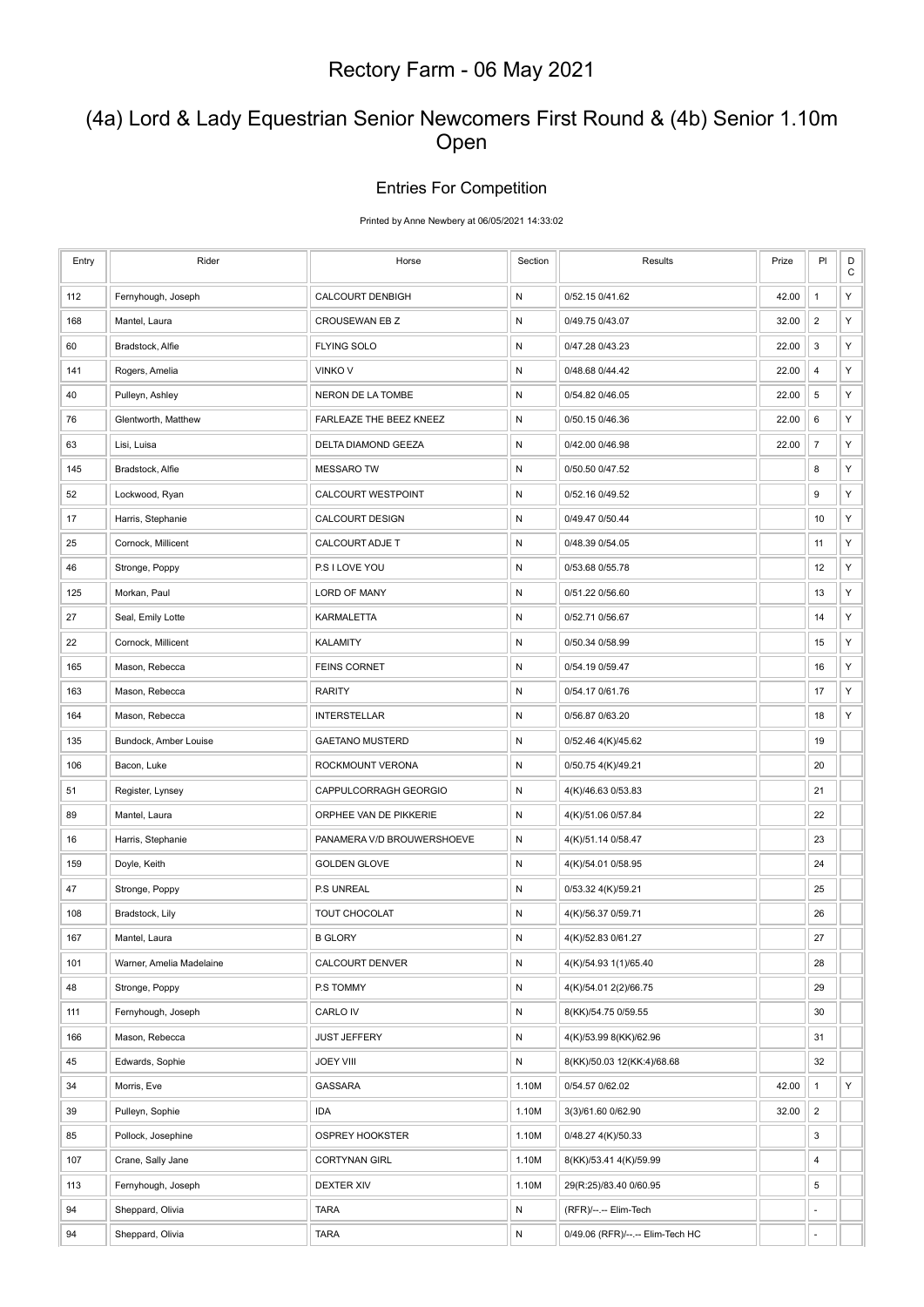|     | Whittle, Patrick | <b>GALVASTON</b> | 1.10M | 11(C:7)/65.06 (KT)/--.-- Ret. |  |  |
|-----|------------------|------------------|-------|-------------------------------|--|--|
| 147 | Stokar, Teresa   | DONNA LEON       | 1.10M | 11(KK:3)/61.04 0/61.22 Tkt    |  |  |
| 98  | Gloag, Imogen    | <b>FLASH</b>     | 1.10M | 4(K)/50.13 0/55.82 Tkt        |  |  |
| 149 | Stokar, Teresa   | MR TOM TOM       | 1.10M | 8(KK)/53.74 0/57.51 Tkt       |  |  |
| 148 | Stokar, Teresa   | CALAMERO         | 1.10M | 4(K)/54.54 0/58.49 Tkt        |  |  |

Printed by Anne Newbery at 06/05/2021 14:33:02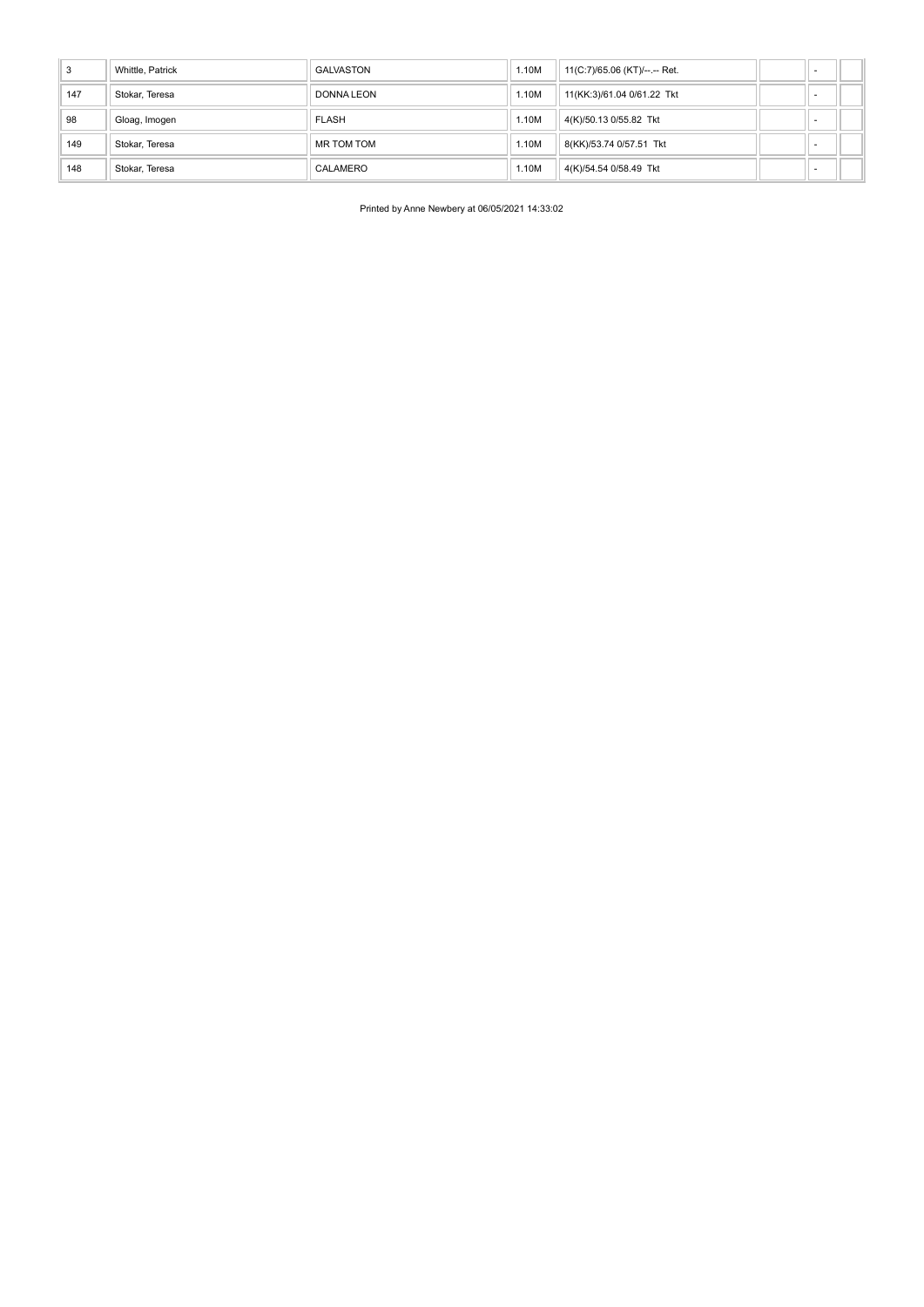## (5a) National 1.15m Members Cup Qualifier & (5b) Senior 1.15m Open

### Entries For Competition

Printed by Anne Newbery at 06/05/2021 15:40:32

| Entry          | Rider               | Horse                        | Section | <b>Results</b>             | Prize | PI             | D<br>$\mathbf C$ |
|----------------|---------------------|------------------------------|---------|----------------------------|-------|----------------|------------------|
| 69             | Spence, Georgina    | UPPERCOURT COOLEY            | 1.15M   | 0/48.95 0/40.20            | 52.00 | $\mathbf{1}$   | Y                |
| 153            | Tucker, Charlotte   | APPY DU CHALET               | BM1.15  | 0/49.86 0/43.96            | 37.00 | $\overline{2}$ | Υ                |
| 119            | Coudray, Tiana      | <b>CABARET1</b>              | BM1.15  | 0/45.83 0/44.92            | 27.00 | $\sqrt{3}$     | Υ                |
| 152            | Fletcher, William   | JOY RIDER HX                 | 1.15M   | 0/49.11 0/47.20            | 22.00 | $\overline{4}$ | Y                |
| 300            | Hewlett, Jessica    | <b>HIPSTER</b>               | BM1.15  | 0/50.94 0/47.22            | 22.00 | 5              | Υ                |
| 161            | Bowman, Carolyn     | <b>CASH IV</b>               | BM1.15  | 0/45.80 0/48.18            |       | 6              | Y                |
| 130            | Holman, Alex        | HOCUS POCUS I                | BM1.15  | 0/42.97 0/50.63            |       | $\overline{7}$ | Y                |
| 103            | Hopkinson, Izzy     | OGUE BALLINASILLOGUE BOY     | BM1.15  | 0/48.23 0/52.44            |       | 8              | Y                |
| 140            | Earnshaw, Camilla   | KILMANAHAN COBRA             | BM1.15  | 0/49.58 0/53.70            |       | 9              | Υ                |
| 107            | Crane, Sally Jane   | <b>CORTYNAN GIRL</b>         | BM1.15  | 1(1)/52.13 0/53.35         |       | 10             |                  |
| 124            | Smythe, Maya        | RNH NEW MOON                 | BM1.15  | 2(2)/53.08 0/58.72         |       | 11             |                  |
| 111            | Fernyhough, Joseph  | CARLO IV                     | 1.15M   | 3(3)/54.74 0/51.12         |       | 12             |                  |
| 109            | Bradstock, Lily     | TOUT CHOCOLAT                | BM1.15  | 3(3)/54.28 0/51.97         |       | 13             |                  |
| 74             | Head, Jasmin        | <b>GANDI</b>                 | 1.15M   | 0/46.66 4(K)/38.09         |       | 14             |                  |
| 72             | Spence, Georgina    | <b>HEADLEYS COSMIC TWIST</b> | 1.15M   | 0/47.71 4(K)/43.24         |       | 15             |                  |
| 54             | Smith, Sarah        | <b>RUBINS LEGACY</b>         | BM1.15  | 0/51.02 4(K)/48.77         |       | 16             |                  |
| $\overline{7}$ | Bowman, Carolyn     | SPIDER I                     | BM1.15  | 4(K)/49.70 0/55.89         |       | 17             |                  |
| 76             | Glentworth, Matthew | FARLEAZE THE BEEZ KNEEZ      | BM1.15  | 4(4)/55.12 4(K)/41.00      |       | 18             |                  |
| 63             | Lisi, Luisa         | DELTA DIAMOND GEEZA          | BM1.15  | 4(K)/45.25 4(K)/47.37      |       | 19             |                  |
| 60             | Bradstock, Alfie    | FLYING SOLO                  | 1.15M   | 4(K)/47.37 4(K)/57.35      |       | 20             |                  |
| 39             | Pulleyn, Sophie     | <b>IDA</b>                   | 1.15M   | 13(K:9)/60.69 3(3)/62.36   |       | 21             |                  |
| 65             | Pitard, Karine      | <b>FICANKA</b>               | BM1.15  | 4(K)/50.20 21(KR:13)/72.57 |       | 22             |                  |
| 148            | Stokar, Teresa      | CALAMERO                     | BM1.15  | 4(K)/51.26 4(K)/58.69 Tkt  |       | ä,             |                  |
| 122            | Dallison Lauren     | ETE ROSE                     | BM1.15  | 4(K)/50.01 0/58.21 Tkt     |       | ä,             |                  |
| 149            | Stokar, Teresa      | MR TOM TOM                   | BM1.15  | 0/51.26 4(K)/52.77 Tkt     |       | Ĭ.             |                  |

Printed by Anne Newbery at 06/05/2021 15:40:32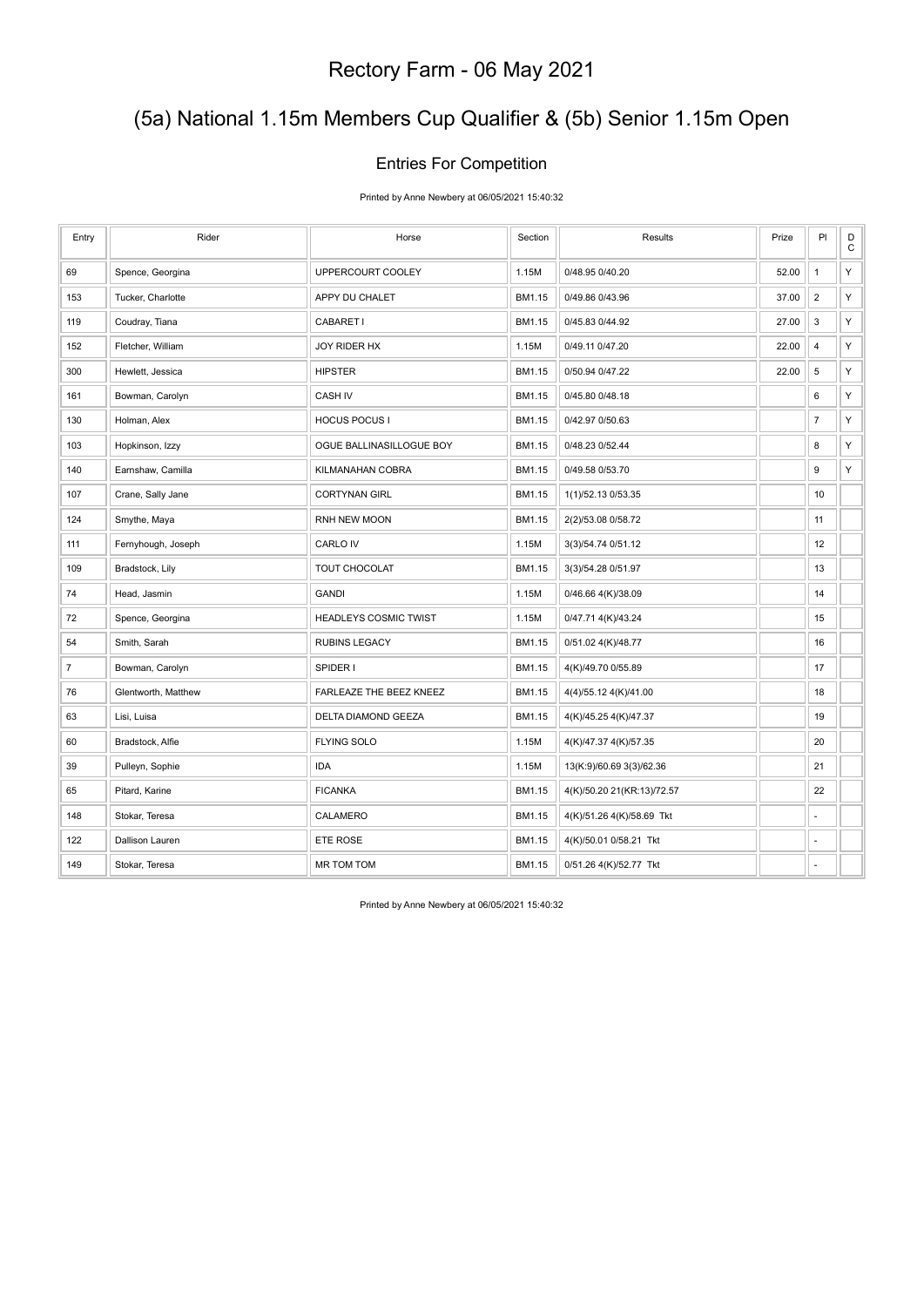# (6a) Equitop GLME Senior Foxhunter First Round & (6b) Senior 1.20m Open

### Entries For Competition

Printed by Anne Newbery at 06/05/2021 18:50:06

| Entry          | Rider                    | Horse                     | Section     | Results                 | Prize | PI                      | D<br>${\bf C}$ |
|----------------|--------------------------|---------------------------|-------------|-------------------------|-------|-------------------------|----------------|
| 69             | Spence, Georgina         | UPPERCOURT COOLEY         | $\mathsf F$ | 0/45.20 0/31.23         | 52.00 | $\mathbf{1}$            | Y              |
| 70             | Spence, Georgina         | FELOUPE CB                | $\mathsf F$ | 0/46.04 0/31.91         | 37.00 | $\overline{2}$          | Y              |
| 170            | Stronge, Poppy           | MERVS THANKS A MILLION II | $\mathsf F$ | 0/46.46 0/33.72         | 27.00 | 3                       | Y              |
| 114            | Fernyhough, Joseph       | CALCOURT SPARKLUND        | $\mathsf F$ | 0/45.85 0/34.70         | 22.00 | $\overline{\mathbf{4}}$ | Y.             |
| 156            | Fletcher, William        | <b>BALOUTERO</b>          | F           | 0/46.55 0/35.42         | 22.00 | $\sqrt{5}$              | Y              |
| 72             | Spence, Georgina         | HEADLEYS COSMIC TWIST     | $\mathsf F$ | 0/44.12 0/35.46         | 22.00 | 6                       | Y              |
| 64             | Reynolds, Clare          | CALIAN Z                  | $\mathsf F$ | 0/45.82 0/36.71         |       | $\overline{7}$          | Y.             |
| 37             | Lockwood, Ryan           | <b>INNOVATOR SE</b>       | $\mathsf F$ | 0/45.31 0/38.00         |       | 8                       | Y              |
| 160            | Doyle, Keith             | <b>ELATI</b>              | $\mathsf F$ | 0/44.54 0/40.14         |       | 9                       | Y              |
| 23             | Cornock, Millicent       | <b>JUST DO IT I</b>       | F           | 0/48.45 0/41.19         |       | 10                      | Y              |
| 24             | Cornock, Millicent       | FORSYTHE JOHN VDL         | $\mathsf F$ | 0/43.64 0/41.33         |       | 11                      | Y              |
| 168            | Mantel, Laura            | CROUSEWAN EB Z            | $\mathsf F$ | 0/46.80 0/44.08         |       | 12                      | Y              |
| $\overline{7}$ | Bowman, Carolyn          | SPIDER I                  | $\mathsf F$ | 0/44.23 0/44.70         |       | 13                      | Y              |
| 145            | Bradstock, Alfie         | <b>MESSARO TW</b>         | $\mathsf F$ | 1(1)/50.63 0/43.10      |       | 14                      |                |
| 130            | Holman, Alex             | HOCUS POCUS I             | F           | 0/42.22 4(K)/38.42      |       | 15                      |                |
| 103            | Hopkinson, Izzy          | OGUE BALLINASILLOGUE BOY  | $\mathsf F$ | 0/43.61 4(K)/39.61      |       | 16                      |                |
| 102            | Warner, Amelia Madelaine | CALCOURT DORADO           | $\mathsf F$ | 4(K)/46.50 0/42.83      |       | 17                      |                |
| 75             | Head, Jasmin             | <b>HARSHA</b>             | $\mathsf F$ | 4(K)/46.97 0/43.61      |       | 18                      |                |
| 154            | Fletcher, Oliver         | <b>BP POCAHONTAS</b>      | $\mathsf F$ | 0/48.14 4(K)/44.72      |       | 19                      |                |
| 159            | Doyle, Keith             | <b>GOLDEN GLOVE</b>       | $\mathsf F$ | 0/47.40 4(K)/44.90      |       | 20                      |                |
| 152            | Fletcher, William        | JOY RIDER HX              | $\mathsf F$ | 4(K)/47.17 0/45.48      |       | 21                      |                |
| 124            | Smythe, Maya             | RNH NEW MOON              | $\mathsf F$ | 0/48.68 4(K)/46.30      |       | 22                      |                |
| 55             | Dean, Tabitha            | SIGN O THE TIMES          | $\mathsf F$ | 4(K)/43.79 4(K)/42.46   |       | 23                      |                |
| 140            | Earnshaw, Camilla        | KILMANAHAN COBRA          | $\mathsf F$ | 0/45.72 8(KK)/43.53     |       | 24                      |                |
| 92             | Reynolds, Jake           | BONMAHON BLUE SHAKER      | F           | 4(K)/47.61 4(K)/43.97   |       | 25                      |                |
| 143            | Bradstock, Alfie         | <b>LORADO</b>             | F           | 2(2)/51.42 8(KK)/47.85  |       | 26                      |                |
| 54             | Smith, Sarah             | RUBINS LEGACY             | F           | 8(KK)/45.32 4(K)/45.58  |       | 27                      |                |
| 28             | Seal, Emily Lotte        | WILLOWS WISP              | 1.20M       | 0/44.02 0/32.65         | 52.00 | $\mathbf{1}$            | Y.             |
| 71             | Spence, Georgina         | <b>FANTA BOY</b>          | 1.20M       | 0/44.76 0/32.96         | 37.00 | $\sqrt{2}$              | Y.             |
| 15             | Kent, Amanda             | <b>BILLY SPIRIT</b>       | 1.20M       | 0/44.57 0/35.36         |       | 3                       | Y              |
| 142            | Rogers, Amelia           | <b>VINROY V</b>           | 1.20M       | 0/44.35 4(K)/34.52      |       | 4                       |                |
| 155            | Fletcher, William        | <b>TIGER BRIGHT</b>       | 1.20M       | 0/43.95 4(K)/37.44      |       | 5                       |                |
| 161            | Bowman, Carolyn          | CASH IV                   | 1.20M       | 0/44.12 4(K)/38.34      |       | 6                       |                |
| 151            | Bradstock, Alfie         | <b>INIESTA II</b>         | 1.20M       | 0/47.28 4(K)/45.11      |       | $\overline{7}$          |                |
| 68             | Spence, Georgina         | <b>HALLTOWN HARLEY</b>    | 1.20M       | 0/44.36 8(KC)/59.50     |       | 8                       |                |
| 65             | Pitard, Karine           | <b>FICANKA</b>            | 1.20M       | 4(K)/44.75 8(KR)/52.84  |       | 9                       |                |
| 146            | Bradstock, Alfie         | <b>BIT COIN</b>           | F           | 0/47.72 0/44.82 Tkt     |       |                         |                |
| 122            | Dallison Lauren          | ETE ROSE                  | F           | 0/45.28 4(K)/41.78 Tkt  |       |                         |                |
| 26             | Cornock, Millicent       | BOAVISTA DELSENDAM        | 1.20M       | 0/45.28 (KT)/--.-- Ret. |       |                         |                |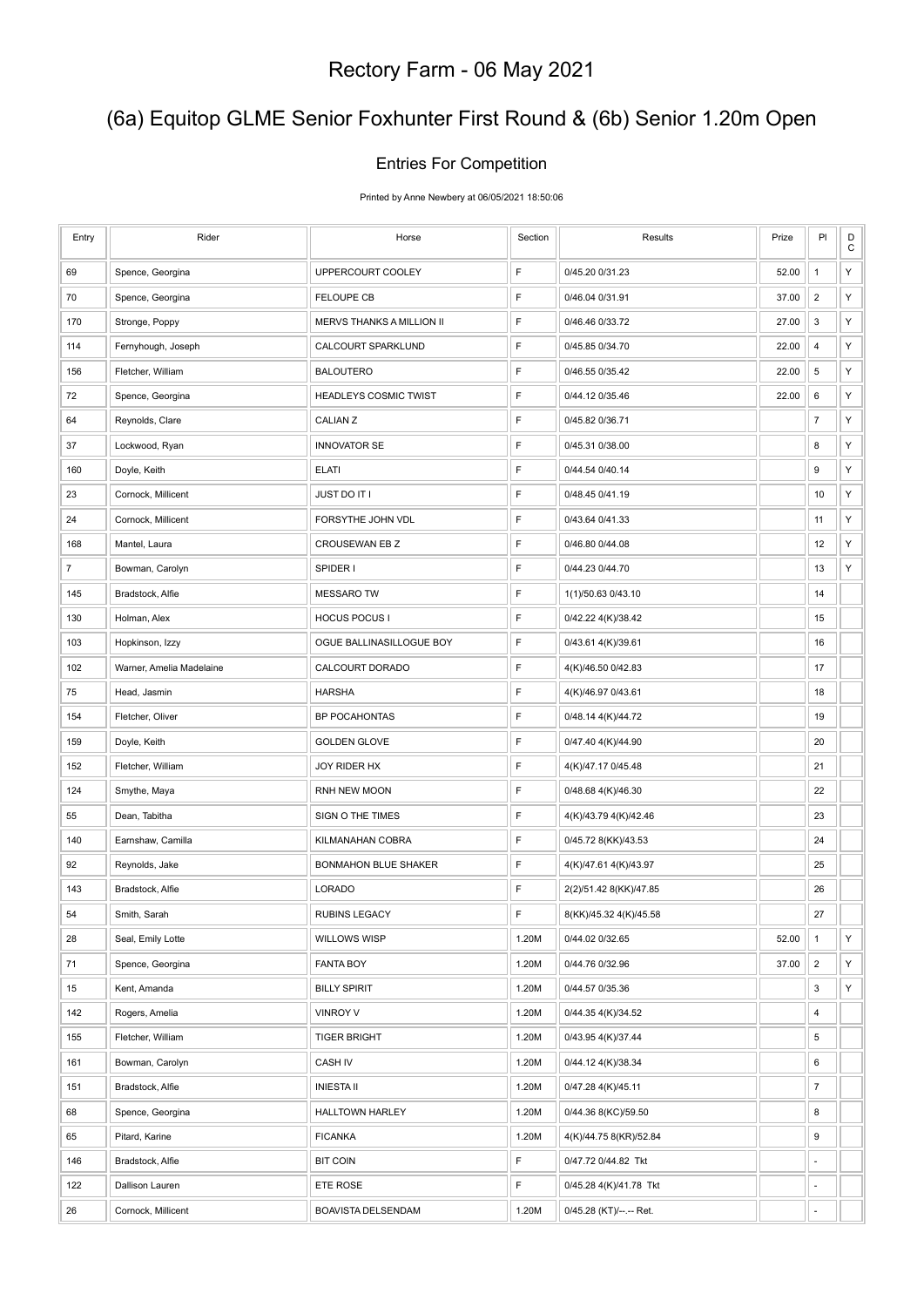Printed by Anne Newbery at 06/05/2021 18:50:06